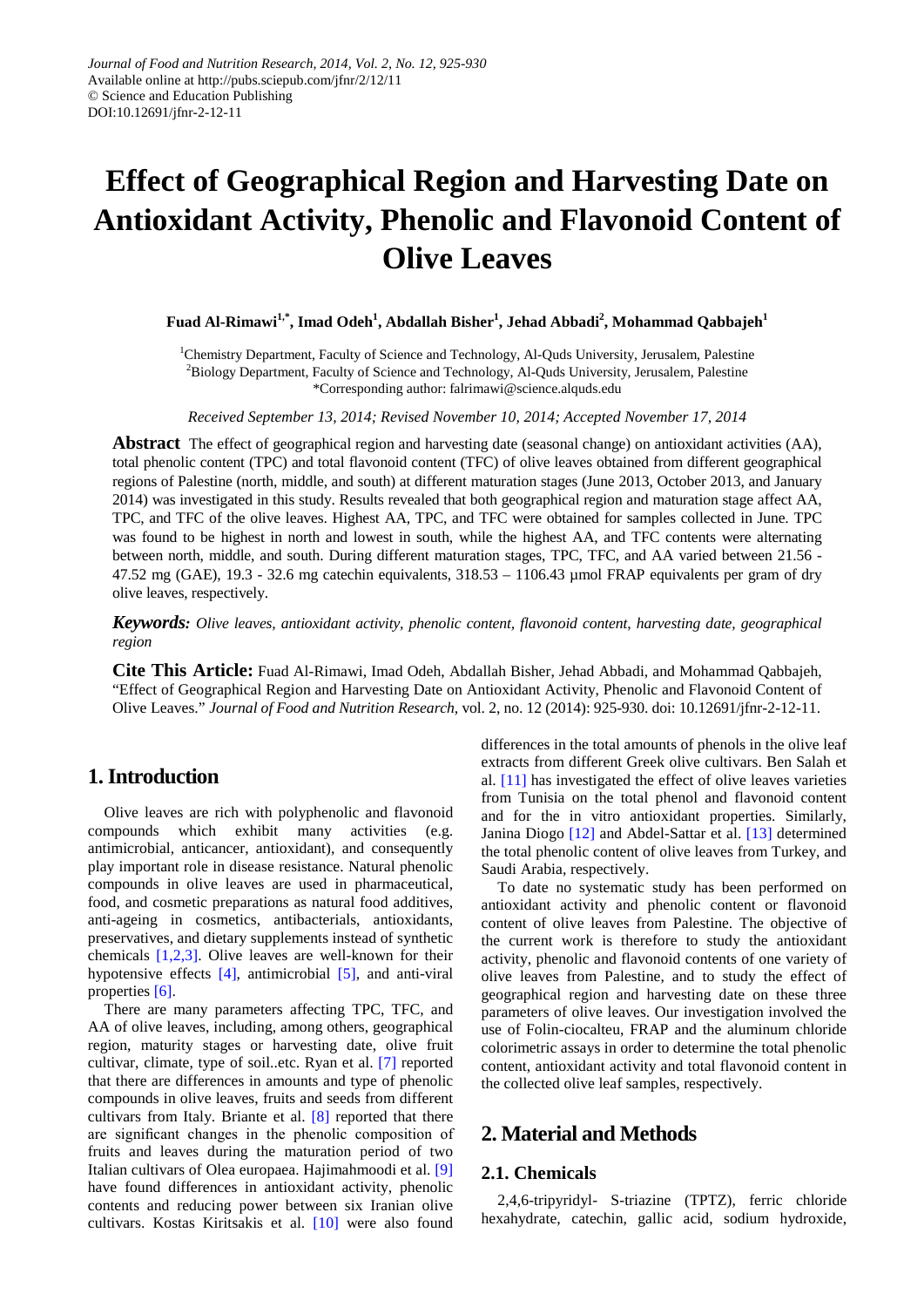hydrochloric acid, acetic acid, sodium nitrite, aluminum chloride, iron (II) sulfate hexahydrate, and sodium bicarbonate are from Sigma-Aldrich company.

#### **2.2. Reagents**

FRAP reagent was prepared according to Benzie and Strain (1999) by the addition of 2.5 ml of a 10 mM tripydyltriazine (TPTZ) solution in 40 mM HCl plus 2.5 ml of 20 mM FeCl<sub>3</sub>.6H<sub>2</sub>O and 25 ml of 0.3 M acetate buffer at pH 3.6. Acetate buffer (0.3 M) at pH 3.6 was prepared by dissolving 16.8 g of acetic acid and 0.8 g of sodium hydroxide in 1000 ml of water.

#### **2.3. Olive Leaf Samples**

Olive leaves samples (Nabali cultivar) were obtained from three different regions of Palestine (south, middle, and north). Olive leaves samples were collected at different maturity stages in June 2013, October 2013 and January 2014.

#### **2.4. Extraction of Olive Leaf Samples**

The olive leaves samples were dried at 30°C, grinded with a blender and extracted with distilled water (pH 7) or acidified distilled water (pH 3). Five grams of the dried powdered olive leaves were macerated with 50 ml of water for 2 hours at 40°C. The extracts were then filtered using suction filtration and stored in refrigerator at 4°C until analysis.

## **2.5. Total Phenolics Content (Folin–Ciocalteu Assay)**

Total phenolics were determined using Folin–Ciocalteu reagents  $[14]$ . Olive leave extract  $(40 \mu l)$  were mixed with 1.8 ml of Folin–Ciocalteu reagent (pre-diluted 10-fold with distilled water) and allowed to stand at room temperature for 5 min, and then 1.2 ml of sodium bicarbonate (7.5%) was added to the mixture. After standing for 60 min at room temperature, absorbance was measured at 765 nm. Aqueous solutions of known gallic acid concentrations in the range of  $100 - 500$  ppm were used for calibration. Results were expressed as mg gallic acid equivalents (GAE)/ g sample.

#### **2.6. Total Flavonoids Content**

The determination of total flavonoids was performed according to the colorimetric assay of Kim et al. [\[15\].](#page-5-12) Distilled water (4 ml) was added to 1 ml of olive leaves extract. Then, 0.3 ml of 5% sodium nitrite solution was added, followed by 0.3 ml of 10% aluminum chloride solution. Test tubes were incubated at ambient temperature (25°C) for 5 min, and then 2 ml of 1 M sodium hydroxide were added to the mixture. Immediately, the volume of reaction mixture was made to 10 ml with distilled water. The mixture was thoroughly vortexed and the absorbance of the pink color developed was determined at 510 nm. Aqueous solutions of known Catechin concentrations in the range of  $50 - 100$  ppm were used for calibration and the results were expressed as mg catechin equivalents (CEQ)/ g sample.

#### **2.7. Antioxidant Activity by FRAP Assay**

The antioxidant activity of olive leave extracts was determined using the method of ferric reducing/antioxidant power (FRAP) of Benzie and Strain [\[16\].](#page-5-13) Freshly prepared FRAP reagent (3.0 ml) were warmed at 37°C and mixed with 40 µl of olive leaf extract and the reaction mixtures were later incubated at 37°C. Absorbance at 593 nm was read with reference to a reagent blank containing distilled water which was also incubated at 37°C for up to 1 hour instead of 4 min, which was the original time applied in FRAP assay. Aqueous solutions of known Fe (II) concentrations in the range of 2 - 5 mM (using FeSO<sub>4</sub>.6H<sub>2</sub>O) were used for calibration, and results were expressed as  $\mu$  mole FRAP /g of dry olive leaf.

#### **2.8. Statistical Analysis**

Statistical analyses were performed using SAS statistical program to test the difference between the measured parameters (TPC, TFC, and AA) of the olive leaf samples from north, middle, and south Palestine, as well as those collected with different maturation stages by treating main factors (maturation stage and location) separately using one-way analysis of variance (ANOVA). Additionally Pearson correlation was used to test the correlation between measured parameters (AA and TPC, AA and TFC, and between TPC and TFC).

Different capital letters indicate significant differences within columns, while different small letters indicate significant differences within lines of the same extraction treatments: water  $(a, b, c)$  or pH 3 (bold  $a, b, c$ ), while  $*$ indicates significant difference between different extraction treatments at each sampling date of the same sampling area.

# **3. Results and Discussion**

## **3.1. Total Phenolic Content**

Results showed that TPC decrease significantly with shifting from June 2013 through October 2013 to January 2014 for olive leaf samples in the three geographical areas of Palestine (see [Figure 1\)](#page-2-0). [Table 1](#page-2-1) shows statistical analyses of the results showing statistical differences between the TPC of the samples of the three harvesting dates represented by different capital letters (A, B, C) within the same column. The reduction of TPC in January 2014 compared to June 2013 sampling was 45-50% in water extracted samples, while in samples extracted with acidified water at pH 3, samples collected in January 2014 from north and middle contained only half the contents of total phenolic compounds compared to samples collected from the same areas in June 2013, but this reduction was sharper in samples collected from the south (61% reduction). The highest TPC was found to be in olive leaf samples from north obtained in June 2013 that extracted by acidified water (50.10 mg GAE/g dry olive leaves), and the lowest value was for samples obtained from south collected in January, and extracted by acidified water (18.63 mg GAE/g dry olive leaves) as seen in [Table 1.](#page-2-1)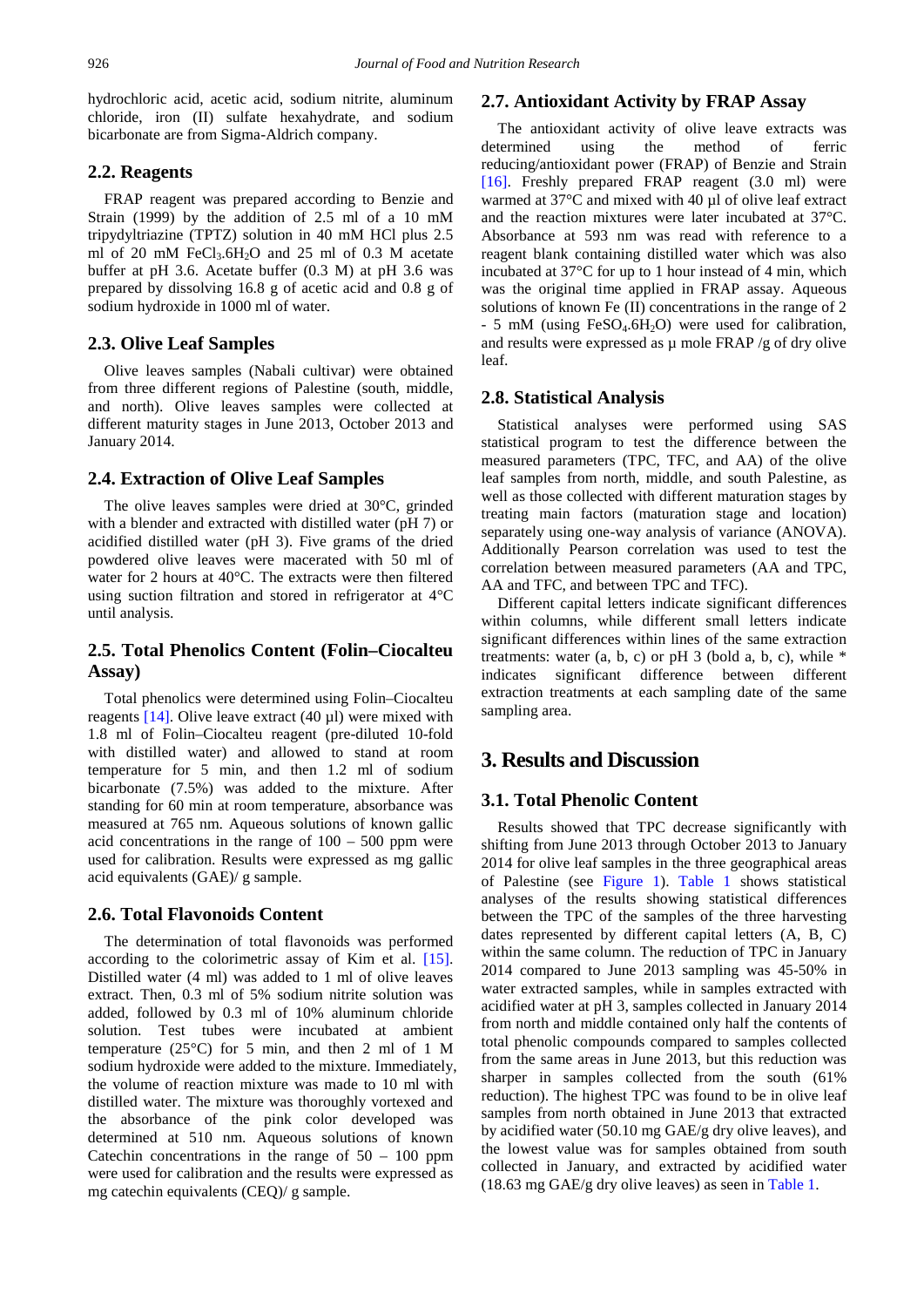**Table 1. Total phenolic content (TPC) (as mg Gallic acid/g of dry olive leaf) of olive leaf samples obtained in June 2013, October 2013, and January 2014, extracted with distilled water (pH ~ 7) and acidified water (pH = 3). (Results are expressed as average ± SD. RSD is relative standard deviation of three samples of olive leaf.)**

<span id="page-2-1"></span>

| Geographical region    | Harvesting month | <b>Extraction solvent</b> | TPC (mg/g)                   |  |
|------------------------|------------------|---------------------------|------------------------------|--|
| North Palestine        | June 2013        | Water $(pH 7)$            | $47.52 \pm 0.9$ * A, a       |  |
|                        |                  | Acidified water (pH 3)    | 50.10 $\pm$ 1.8 A, a         |  |
|                        | October 2013     | Water $(pH 7)$            | $31.42 \pm 0.5 * B$ , a      |  |
|                        |                  | Acidified water (pH 3)    | $34.41 \pm 0.9$ B, a         |  |
|                        | January 2014     | Water $(pH 7)$            | $26.14 \pm 1.2$ * C, a       |  |
|                        |                  | Acidified water (pH 3)    | $24.92 \pm 1.0$ C, a         |  |
| Middle Palestine       | June 2013        | Water $(pH 7)$            | $46.13 \pm 0.8$ * A, b       |  |
|                        |                  | Acidified water (pH 3)    | 49.34 $\pm$ 0.8 A, <b>b</b>  |  |
|                        | October 2013     | Water $(pH 7)$            | $27.14 \pm 1.2 * B$ , b      |  |
|                        |                  | Acidified water (pH 3)    | $26.33 \pm 1.3$ B, b         |  |
|                        | January 2014     | Water $(pH 7)$            | $25.42 \pm 0.9 \times C, b$  |  |
|                        |                  | Acidified water (pH 3)    | $23.93 \pm 1.7$ C, b         |  |
| <b>South Palestine</b> | June 2013        | Water $(pH 7)$            | $44.13 \pm 1.0$ * A, c       |  |
|                        |                  | Acidified water (pH 3)    | $48.30 \pm 1.5$ A, c         |  |
|                        | October 2013     | Water $(pH 7)$            | $23.87 \pm 0.8$ * B, c       |  |
|                        |                  | Acidified water (pH 3)    | 22.63 $\pm$ 1.1 B, c         |  |
|                        | January 2014     | Water $(pH 7)$            | $21.56 \pm 1.4 \times C$ , c |  |
|                        |                  | Acidified water (pH 3)    | $18.63 \pm 1.0$ C, c         |  |

<span id="page-2-0"></span>

Figure 1. Total phenolic content (TPC) (as mg Gallic acid/g of dry olive leaves) of olive leaf samples obtained from north, middle, and south Palestine in three different maturation stages (June 2013, October 2013, and January 2014). Error bars was added as standard deviation of three samples

Helen [\[17\]](#page-5-14) evaluated the impact of harvesting date of olive leaves from New Zealand on phenolic composition of olive leaves, in which two cultivars "Frantoio" and "Barnea" were investigated, and leaves were collected from their respective tree in October and November 2010. The leaves collected in October had significantly higher total phenolic  $(25.17 \text{ and } 17.17 \text{ mg } \text{caff}$ eic acid / g dry matter) than those collected in November (17.20 and 15.75 mg caffeic acid / g of dry matter) for the two cultivars. This results support our findings, where higher values of TPC were found to be in June with temperatures ranging from 25°C to 30°C and lowest values were in January with temperatures ranging from 5°C to 12°C.

Regarding the effect of the geographical region of the olive leaves, TPC was found to be greater in samples collected from north followed by middle followed by south, in both extraction solvents (water and acidified water) in all sampling times (June, October and January), [Table 1.](#page-2-1) Statistically it was found that significant differences exist between the three geographical regions (north, south, and middle), indicated by small letters for samples extracted with water, and small bold letters for samples extracted with acidified water.

Comparing both extraction solvents (water and acidified water) in terms of total phenolic content, there was no clear trend because the differences were significant in all samples (represented by  $*$  in [Table 1\)](#page-2-1), but the higher values alternate between the two extraction solvents in different samples.

#### **3.2. Total Flavonoid Content**

The total flavonoids contents was found to be higher when samples were collected in June followed by samples collected in October, and then samples collected in January in all collection areas and in both extraction solvents in agreement with the results obtained for TPC, see [Table 2](#page-3-0) where this significant difference is represented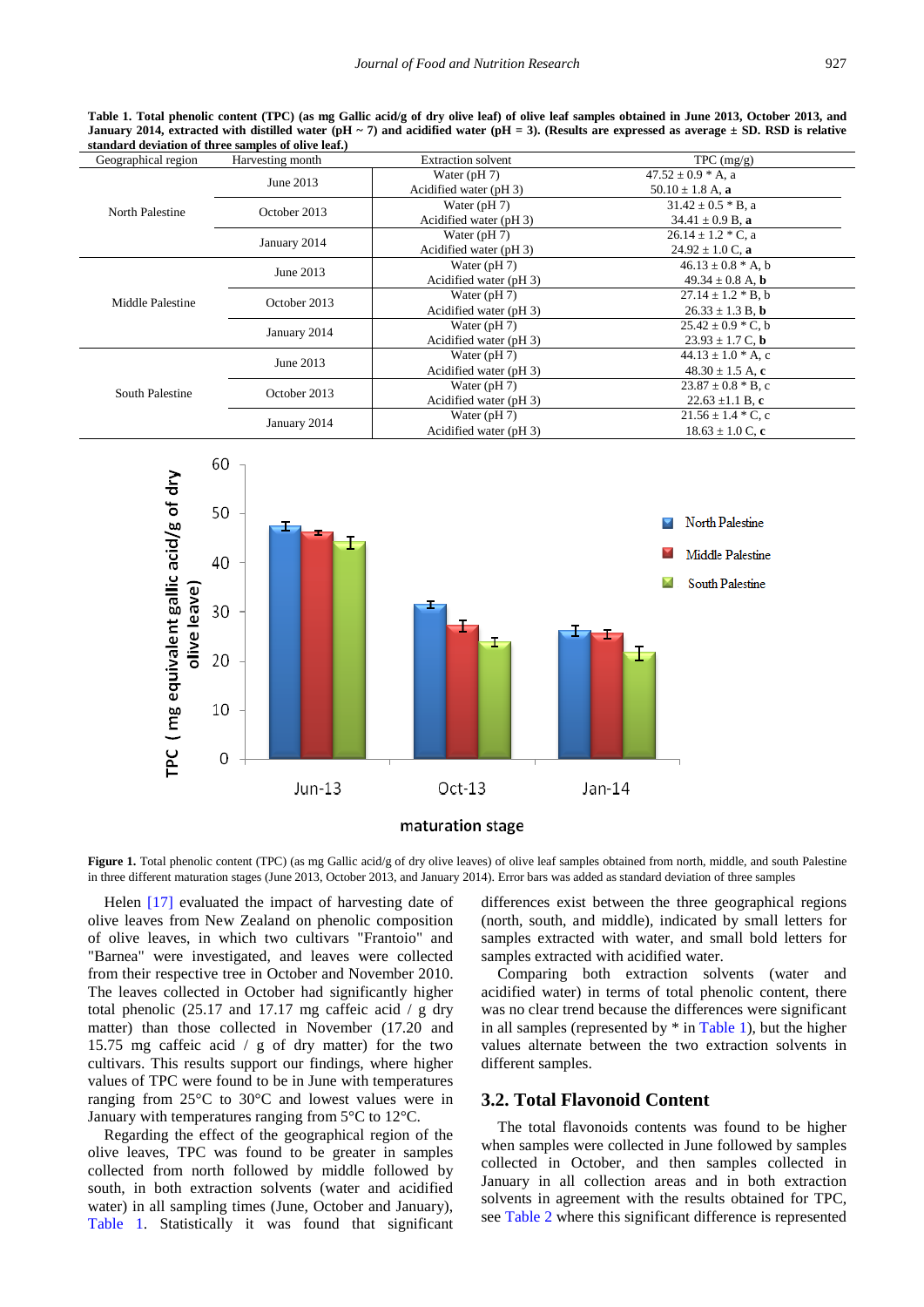by different capital letters (A, B, C) within the same column. The reduction of TFC in January 2014 compared to June 2013 sampling was 7-33% in water extracted samples, while in samples extracted with acidified water, this reduction was from 15-38%, but this reduction was sharper in samples collected from the south and north (38% reduction) compared to middle (15%). The highest TFC were obtained from samples collected from southern

Palestine in June when extracted with water (32.6 mg catechin/g of dry olive leaf), followed by northern Palestine when extracted at pH 3 (32.0 mg catechin/g of dry olive leaf), while the lowest value obtained when samples were collected in January (19.3 as mg Catechin/g of dry olive leaf) from middle Palestine and extracted with water.

**Table 2. Total flavonoids content (TFC) (as mg catechin/g of dry olive leaf) of olive leaf samples obtained in June 2013, October 2013, and January 2014, extracted with distilled water (pH ~ 7) and acidified water (pH = 3)**

<span id="page-3-0"></span>

| Harvesting   | Extraction                                                                             | $TPC$ (mg/g)           |  |
|--------------|----------------------------------------------------------------------------------------|------------------------|--|
| month        | solvent                                                                                |                        |  |
|              | Water $(pH 7)$                                                                         | $26.5 \pm 0.36$ * A, b |  |
|              | Acidified water (pH 3)                                                                 | $32.0 \pm 0.21$ A, a   |  |
|              | Water $(pH 7)$                                                                         | $22.4 \pm 0.40$ *B, b  |  |
|              | Acidified water (pH 3)                                                                 | $25.5 \pm 0.40$ B, a   |  |
| January 2014 | Water $(pH 7)$                                                                         | $19.4 \pm 0.35$ C, b   |  |
|              | Acidified water (pH 3)                                                                 | $19.8 \pm 0.06$ C, a   |  |
| June 2013    | Water $(pH 7)$                                                                         | $21.6 \pm 0.26$ * A, c |  |
|              | Acidified water (pH 3)                                                                 | $22.7 \pm 0.47$ A, b   |  |
|              | Water $(pH 7)$                                                                         | $20.8 \pm 0.46$ B, c   |  |
|              | Acidified water (pH 3)                                                                 | $21.3 \pm 0.96$ B, c   |  |
| January 2014 | Water $(pH 7)$                                                                         | $19.3 \pm 0.21$ C, b   |  |
|              | Acidified water (pH 3)                                                                 | $19.4 \pm 0.10$ C, b   |  |
|              | Water $(pH 7)$                                                                         | $32.6 \pm 0.06$ * A, a |  |
|              | Acidified water (pH 3)                                                                 | $31.4 \pm 0.45$ A, a   |  |
|              | Water $(pH 7)$                                                                         | $25.0 \pm 0.99$ B, a   |  |
|              | Acidified water (pH 3)                                                                 | $24.6 \pm 0.11$ B, b   |  |
|              | Water $(pH 7)$                                                                         | $21.6 \pm 0.21$ C, a   |  |
|              | Acidified water (pH 3)                                                                 | $19.6 \pm 0.25$ C, b   |  |
|              | June 2013<br>October 2013<br>October 2013<br>June 2013<br>October 2013<br>January 2014 |                        |  |

<span id="page-3-1"></span>

Figure 2. Total flavonoid content (TFC) (as mg catechin/g of dry olive leave) of olive leaf samples obtained from north, middle, and south in three different maturation stages (June 2013, October 2013, and January 2014), extracted with water (~pH=7.0). Error bars was added as standard deviation of three samples

Regarding the effect of geographical region, it was found that there is no clear trend in the TFC in the three geographical regions, for example in June and January, the highest TFC was obtained in south when extracted with water, while in October, the highest TFC was obtained in north when extracted with acidified water.

Comparing both extraction solvents in terms of total flavonoid content, there was no clear trend because the differences were in some samples significant while in other samples the differences are not significant, but the higher values alternate between different extraction solvents in different samples [\(Table 2,](#page-3-0) [Figure 2\)](#page-3-1).

#### **3.3. Antioxidant Activity (AA)**

Similar to TPC and TFC, AA decreased with shifting date of sampling from June through October to January, this was shown in all sampling areas and both extraction solvents [\(Table 3,](#page-4-0) [Figure 3\)](#page-4-1). As it is seen in [Table 3,](#page-4-0) AA of samples collected in January diminished by about 55- 70% compared to those collected in June. The highest AA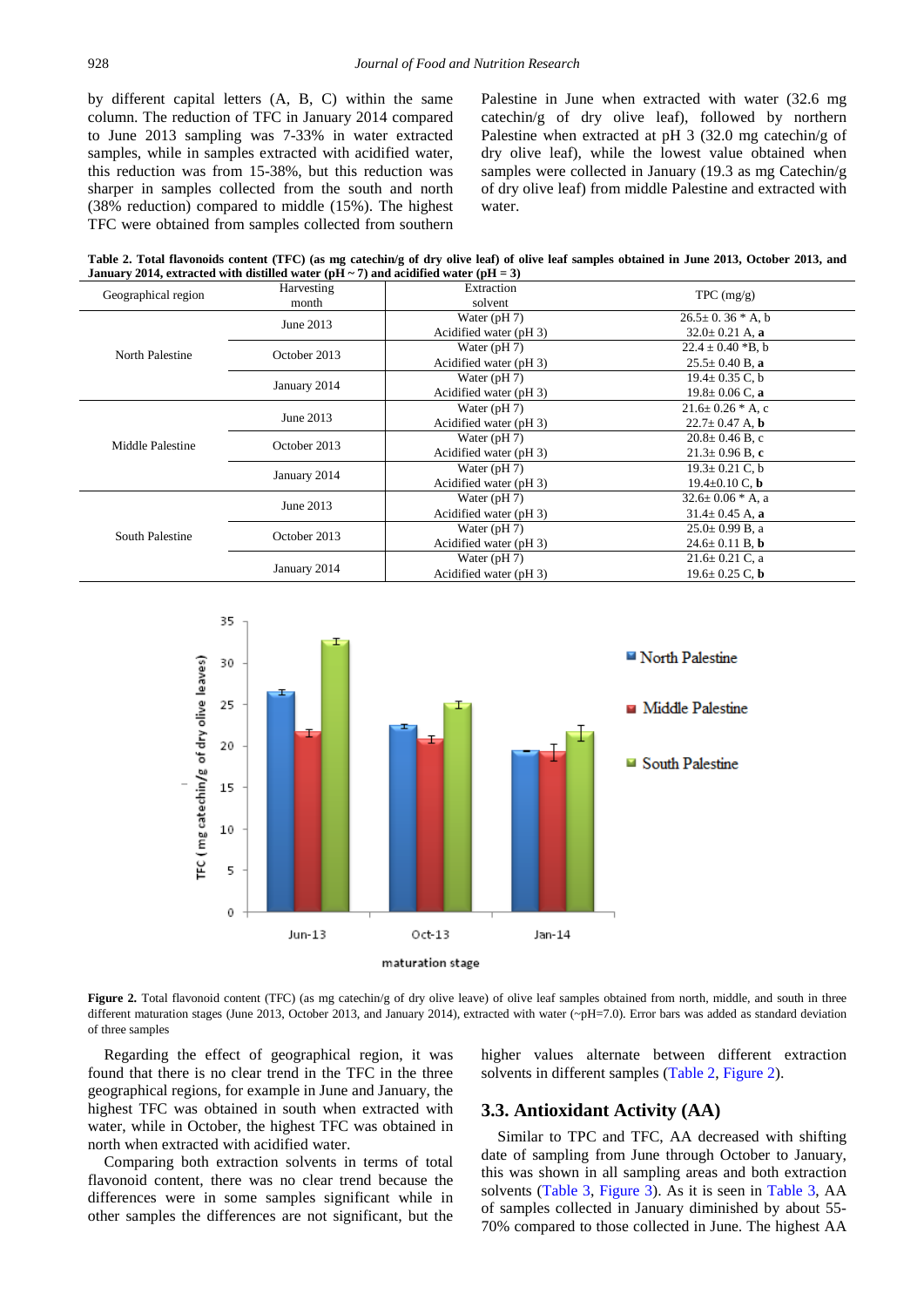values were obtained in samples collected from south in June in both extraction methods (1106.43 and 1187.23 µ mol FRAP/g of dry olive leaf, for samples extracted with water and acidified water, respectively) followed by samples collected from north in the same sampling date, while the lowest value obtained when samples were collected in January (317.37  $\mu$  mol FRAP/g of dry olive leave) from middle Palestine when extracted with acidified water. During different maturation stages, antioxidant activity (FRAP assay) measured during different maturation stages was found to be in the range of 422.20 - 936.67, 337.53-747.70, and 318.53 – 1106.3 µmol FRAP equivalents/g of dry of olive leaves (extracted with water) collected from north, middle, and south, respectively.

Results showed that as for TPC and TFC, the extraction solvent did not favor any of the two solvents utilized in these assays. Furthermore, as for TFC, there is no clear trend in the AA of the three geographical regions.

**Table 3. Antioxidant activity (AA) (as µ mole FRAP /g of dry olive leaf) of olive leaf samples obtained from north, middle, and south in three different maturation stages (June 2013, October 2013, and January 2014), extracted with distilled water (pH ~ 7) and acidified water (pH = 3)**

<span id="page-4-0"></span>

| Geographical region | Harvesting month | <b>Extraction solvent</b> | TPC (mg/g)                     |
|---------------------|------------------|---------------------------|--------------------------------|
|                     | June 2013        | Water $(pH 7)$            | $936.67 \pm 5.8$ A, b          |
|                     |                  | Acidified water (pH 3)    | 935.33 $\pm$ 13.2 A, b         |
| North Palestine     | October 2013     | Water $(pH 7)$            | $855.53 \pm 13.6 * B$ , b      |
|                     |                  | Acidified water (pH 3)    | $871.50 \pm 5.1 B$ , a         |
|                     | January 2014     | Water $(pH 7)$            | 422.20 $\pm$ 11.0 $\ast$ C, a  |
|                     |                  | Acidified water (pH 3)    | 412.50 $\pm$ 22.9 C, a         |
|                     | June 2013        | Water $(pH 7)$            | $747.70 \pm 8.45$ *A, c        |
|                     |                  | Acidified water (pH 3)    | 643.87 $\pm$ 6.7 A, c          |
| Middle Palestine    | October 2013     | Water $(pH 7)$            | $656.50 \pm 6.6$ *B,c          |
|                     |                  | Acidified water (pH 3)    | $616.00 \pm 4.0 B$ , c         |
|                     | January 2014     | Water $(pH 7)$            | $337.53 \pm 5.7$ *C, b         |
|                     |                  | Acidified water (pH 3)    | $317.37 \pm 15.2$ C, c         |
|                     | June 2013        | Water $(pH 7)$            | $1106.43 \pm 9.3$ *A, a        |
|                     |                  | Acidified water (pH 3)    | $1187.23 \pm 13.0$ A, a        |
| South Palestine     | October 2013     | Water $(pH 7)$            | $867.23 \pm 11.9 * B$ , a      |
|                     |                  | Acidified water (pH 3)    | $850.63 \pm 12.9 B$ , <b>b</b> |
|                     | January 2014     | Water $(pH 7)$            | $318.53 \pm 8.6$ *C, c         |
|                     |                  | Acidified water (pH 3)    | $355.33 \pm 7.0$ C, b          |

<span id="page-4-1"></span>

**Figure 3.** Antioxidant activity (AA) (as µ mole FRAP /g of dry olive leaves) of olive leaf samples obtained from north, middle, and south Palestine in three different maturation stages (June 2013, October 2013, and January 2014), extracted with water (~pH=7.0). Error bars was added as standard deviation of three samples

#### **3.4. Pearson Correlation**

Pearson correlation between TPC, TFC, and AA of samples collected from the three regions in Palestine showed that antioxidant activity is significantly correlated with total phenolic content in both extraction treatments, and weakly correlated with total flavonoids. But when all data was pooled, both TPC and TFC were highly and significantly correlated with AA. It was also found no significant correlation between TPC and TFC in any sample under investigation. Similar results were obtained by Abaza, et al. [\[18\]](#page-5-15) where they got a strong correlation between antioxidant activity and total phenolics content or total flavonoids content. Similar results were obtained also by Bhoyar et al. [\[19\]](#page-5-16) where a positive correlation was obtained between total phenolics content and FRAP antioxidant activity. This correlation is expected since AA is mainly due to the presence of polyphenolic and/or flavonoid that have many hydroxyl groups which are responsible for the antioxidant activity.